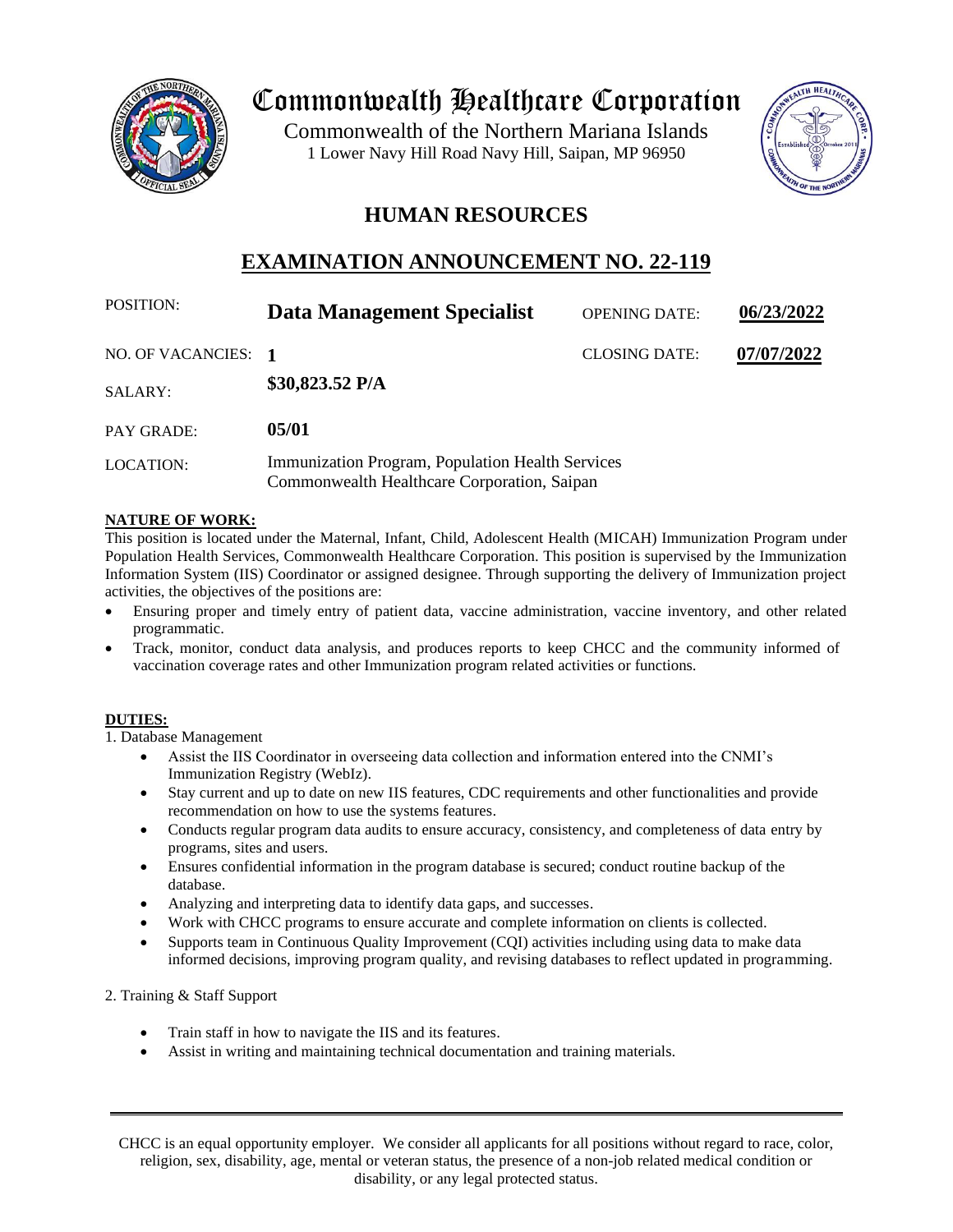- Support teams or users with technical assistance related to data entry and quality assurance techniques and troubleshoot data collection challenges that may be encountered.
- 3. Data Analysis & Reporting
	- Develop and submit timely reports as required but not limited to bi-weekly updates, monthly reports, grant required reports, program metric reports and quarterly surveillance reports.
	- Develop and maintain reports and dashboards.
	- Provide ad-hoc data reports as needed for internal and external stakeholders.

#### 4. General

- Participate in and support all pertinent health education/promotion workshops, outreach clinics, training, conference, and seminars (on island, inter-island and outside of the CNMI) to augment knowledge and skills.
- Support training activities with emphasis on monitoring and measuring performance, implementing lessons learned, enforcing standards, and test scenarios.
- All other duties as assigned.

# **QUALIFICATION REQUIREMENTS**:

#### **KNOWLEDGE:**

- Database administration, including user account maintenance, creating custom objects, running reports, and troubleshooting problems. MINIMUM QUALIFICATION REQUIREMENTS PHYSICAL DEMANDS
- High level of computer proficiency, including working with data management systems and Excel spreadsheets.
- Strong communications skills with demonstrated experience presenting data cross-functionally.
- Proven team player, delivery-focused, yet flexible and creative when called upon.
- Well-developed facilitation and collaboration skills

#### **ABILITY TO:**

- Work collaboratively with staff to determine what data are necessary to measure outcomes critical to the organization and how the data should be reviewed, analyzed, and acted upon on a regular basis.
- Be proactive, always thinking of new ways to implement data systems throughout the organization.
- Maintain professional behavior and act as a role model both at the work site and in the community.
- Consider all points of view and works toward decisions that reflect the greater good of the organization.
- Understands the organization and its programs to manage outcomes.

# **WORK STYLES:**

- Attention to Detail job requires being careful about detail and thorough in completing work tasks.
- Dependability job requires being reliable, responsible, and dependable, and fulfilling obligations.
- Concern for Others job requires being sensitive to others' needs and feelings and being understanding and helpful on the job.

# **CONDITIONAL REQUIREMENTS:**

Employment is contingent upon successful clearing of pre-employment health screening (Covid-19 vaccine required) and drug screening in accordance with CHCC policy.

# **OTHERS:**

This position is a Full-Time employment status and requires at least 40 hours per week. This position is **"Covered"**, or is eligible to receive overtime compensation pursuant to the Fair Labor Standards Act (FLSA) of 1938 Federal Law. Regular operating hours of the Commonwealth Healthcare Corporation will be Monday to Friday from 7:30am to 4:30pm, however facility hours are 24 hours / 7 day per week. The **Data Management Specialist** position will be required to work a fixed work schedule; incumbent can opt to have a Compressed Work Schedule enabling full-time employees to complete basic 80-hour bi-weekly work requirement in less than 10 days. This work schedule however is subject to change with or without notice based on the Employer's business requirement and/or by the demands of the employee's job. This position is paid on a bi-weekly basis (2-week period). CHCC adheres to all applicable deductions such as C.N.M.I. Tax, Federal Tax, Medicare and Social Security; subject to funding availability through

CHCC is an equal opportunity employer. We consider all applicants for all positions without regard to race, color, religion, sex, disability, age, mental or veteran status, the presence of a non-job related medical condition or disability, or any legal protected status.